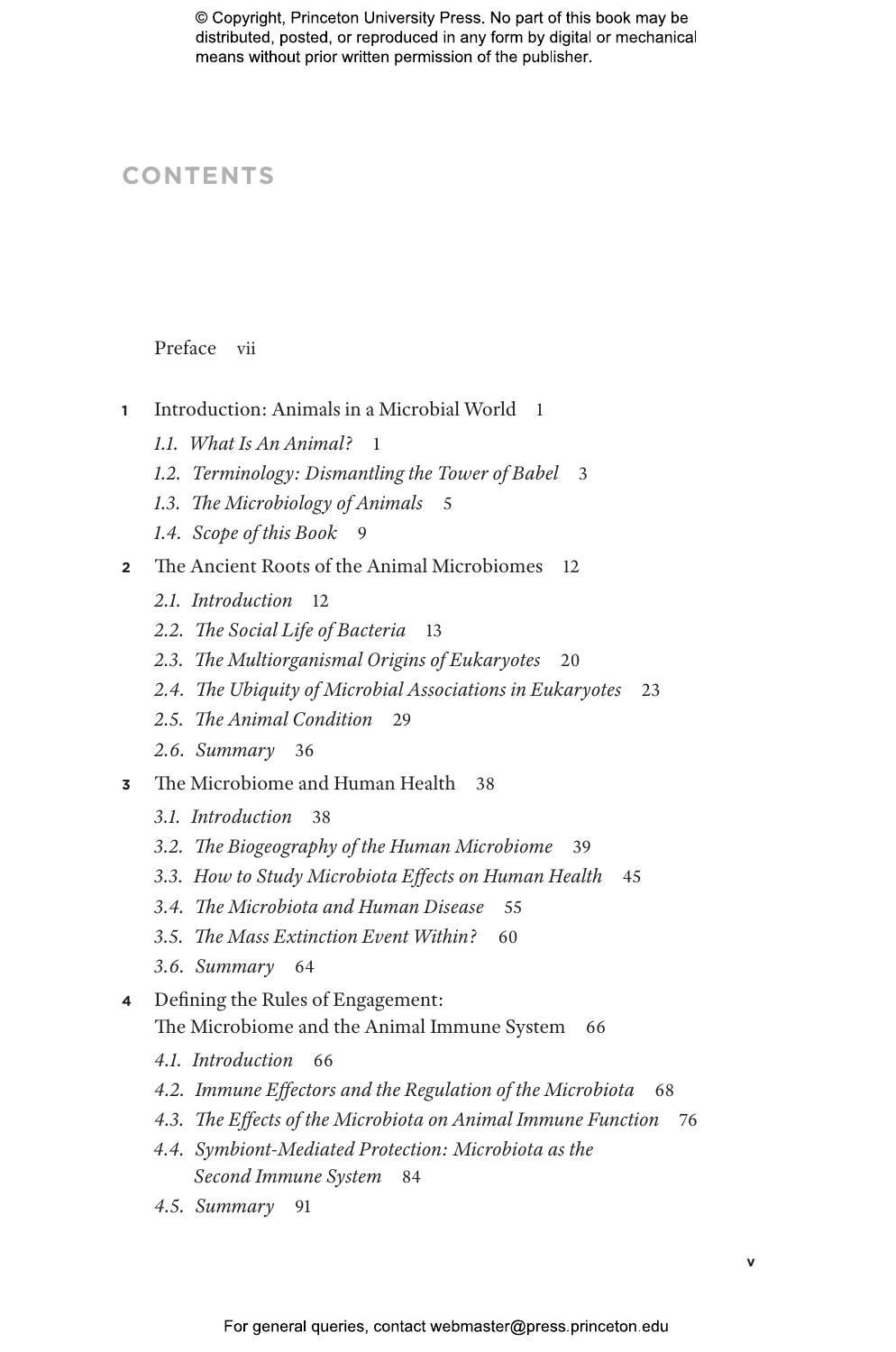- **vi CONTENTS**
- **<sup>5</sup>** Microbial Drivers of Animal Behavior 93
	- *5.1. Introduction* 93
	- *5.2. Microbes and Animal Feeding Behavior* 95
	- *5.3. Microbial Arbiters of Mental Well-Being* 102
	- *5.4. Microbes and Animal Communication* 112
	- *5.5. Summary* 118
- **<sup>6</sup>** The Inner Ecosystem of Animals 121
	- *6.1. Introduction* 121
	- *6.2. The Abundance and Distribution of Animal-Associated Microorganisms* 123
	- *6.3. Ecological Processes Shaping Microbial Communities in Animals* 127
	- *6.4. Functions of the Inner Ecosystem* 137
	- *6.5. Summary* 150
- **<sup>7</sup>** Evolutionary Processes and Consequences 152
	- *7.1. Introduction* 152
	- *7.2. Costs and Benefits* 153
	- *7.3. Evolutionary Specialization and Its Consequences* 164
	- *7.4. Symbiosis as the Evolutionary Engine of Diversification* 173
	- *7.5. Summary* 189
- **<sup>8</sup>** The Animal Reimagined 191
	- *8.1. Introduction* 191
	- *8.2. The Scope of the Animal* 192
	- *8.3. The Determinants of Animal Phenotype* 197
	- *8.4. The Animal in the Anthropocene* 200

References 207

Index 231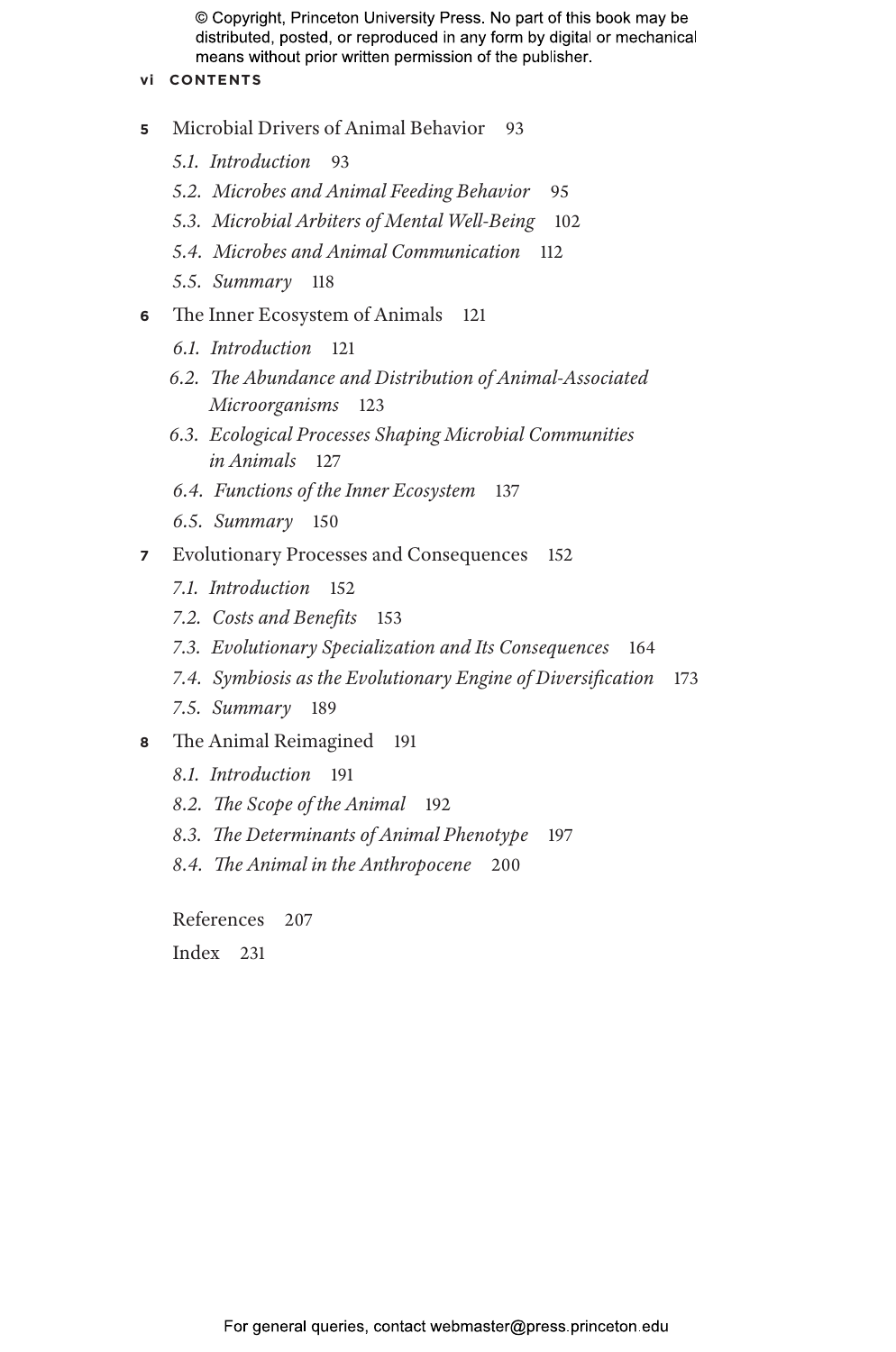# **Introduction**

1

## ANIMALS IN A MICROBIAL WORLD

## **1.1. What Is An Animal?**

We can answer this question in two ways. One answer is relatively straightforward and is provided in the following paragraph, and a first attempt at the really interesting answer occupies the rest of this book.

The animals are a monophyletic group of eukaryotes with a multicellular common ancestor that fed holozoically (i.e., on particulate food) and comprised cells that lacked a cell wall and included multiple morphologically and functionally different cell types. These traits set animals apart from the only other major group of ancestrally multicellular eukaryotes, the terrestrial plants, and other eukaryotes with multicellular representatives, e.g., the fungi and red algae, which have saprophytic or photosynthetic lifestyles and are composed of cells enclosed within a cell wall. Early in their diversification, two key innovations evolved in the animals: the gut, permitting exploitation of large food items; and the nervous system, laying the foundation for the complex behavior displayed by many animals. A further defining feature of the animals is that, as a group, they lack key metabolic capabilities common to various other organisms, including the capacity to photosynthesize, fix nitrogen, synthesize many amino acids contributing to protein, and produce various cofactors required for the function of enzymes central to metabolism. In other words, many animals are morphologically complex and some are clever, but all are metabolically impoverished.

This description of animals is not incorrect, but it is incomplete. It omits 1–10% of the biomass and half or more of the cells in the animal body. The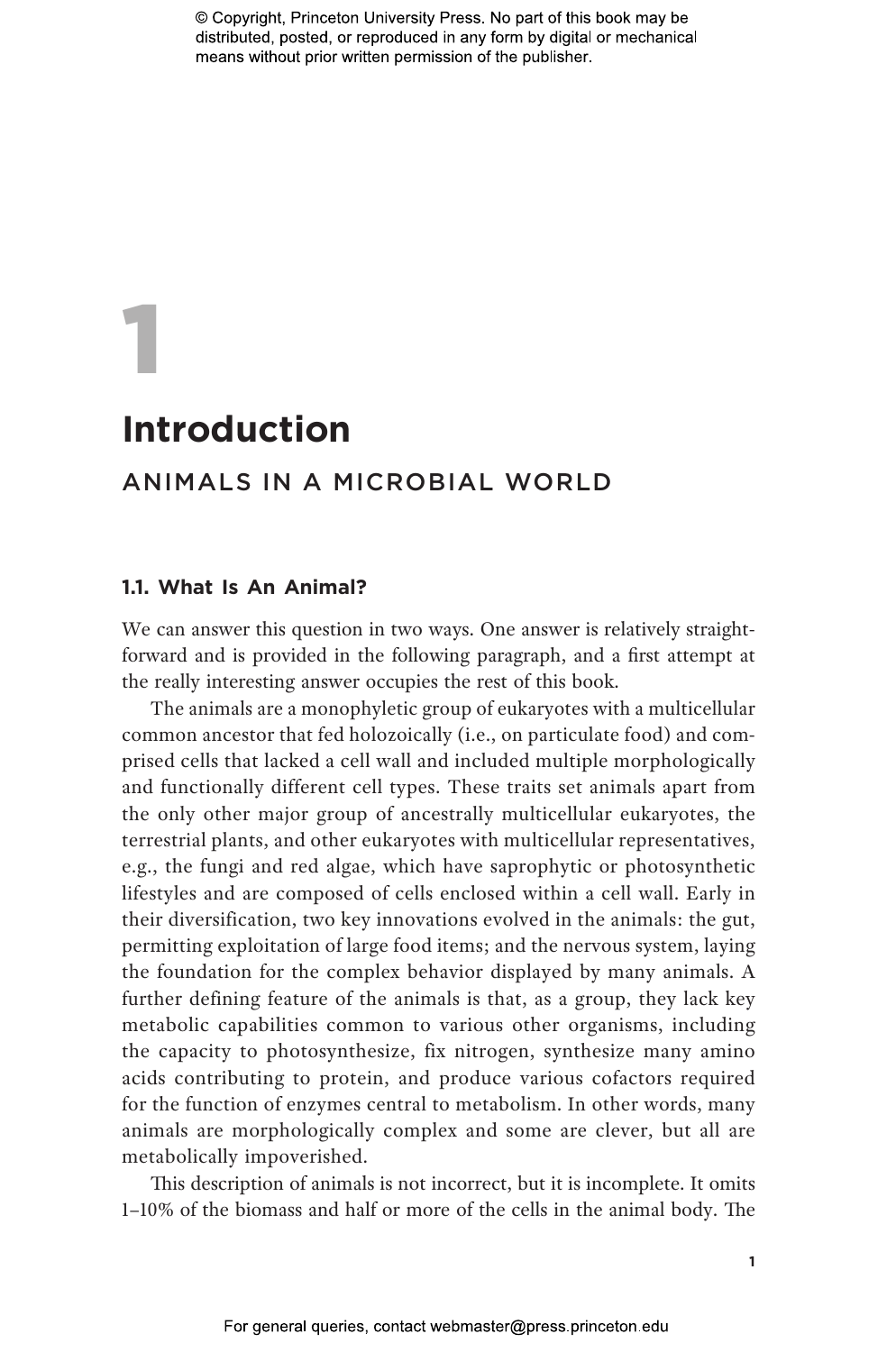#### **2 CHAPTER 1**

missing cells are the microbial communities that live persistently with the animal. Most of these microorganisms are bacteria, but they also include unicellular eukaryotes; and large animals additionally bear multicellular eukaryotes, including mycelial fungi, mites, helminth worms, etc. Traditionally, these inhabitants of animals have been ignored unless they are injurious to the health of their animal host, and because many are difficult to culture, their ubiquity and diversity are grossly underestimated by routine culture-based microbiological methods.

The study of microorganisms associated with animals has been transformed by culture-independent methods to identify and study the function of microorganisms. The key technology has been high throughput DNA sequencing (also known as next generation sequencing), by which all the DNA, expressed genes, or specific genomic regions of interest in a sample can be sequenced simultaneously. It is now possible to determine the taxa in the microbial community and their functional traits, for example from a biopsy taken from the lung or intestine of a human patient, from a single soil microarthropod, or from the gills of a bivalve mollusk brought up from a deep sea hydrothermal vent. These ever-improving technologies have supported a decade or more of research on the microbiological natural history of animal bodies. It is now apparent that animals are the habitat for a previously unsuspected diversity and abundance of microbial residents, and this unfolding discovery has empowered experimental science, revealing that these microorganisms are critical to the health and well-being of their animal hosts.

So, what is an animal? It is a multiorganismal entity, comprising animal cells and microbial cells. The phenotype of an animal is not the product of animal genes, proteins, cells, tissues, and organs alone, but the product of the interactions between all of these animal functions with communities of microorganisms, whose composition and function vary with the age, physiological condition, and genotype of their animal host. Following from the growing appreciation of the significance of the microbiology of animals, many aspects of animal biology are being rewritten (McFall-Ngai et al., 2013). The biomedical sciences are increasingly recognizing the pervasive effects of resident microorganisms on human health. These effects extend beyond local impacts, for example of gut microorganisms on gut health and disease, to microbial effects on cardiovascular health, the integrity of the circadian rhythm, and psychiatric health. Many evolutionary biologists are realizing that the response of animals to selection is influenced by the impact of microbial partners on the trait under selection and the heritability of the microorganisms. Applied biologists are appreciating that microbes can shape the capacity of insects, such as mosquitoes, to vector disease agents (e.g., the malaria parasite, dengue virus) and their susceptibility to certain pest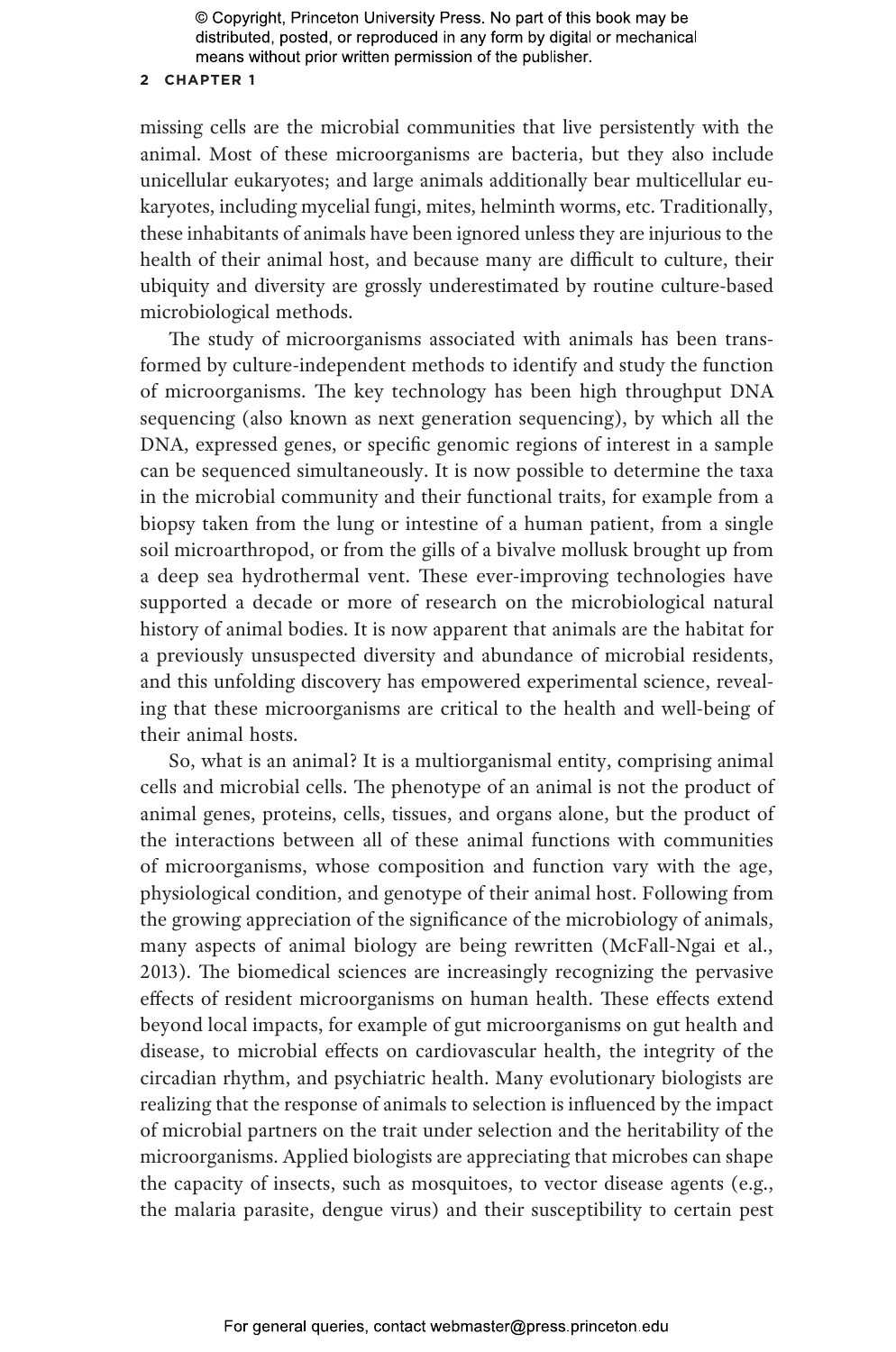## **ANIMALS IN A MICROBIAL WORLD 3**

control agents. Furthermore, reliable predictions of the impacts of climate change on animal distributions will require consideration of the environmental requirements and dispersal capability of the microbial partners as well as the animal.

But, before we go any further, we need to address some issues of terminology. As with so many scientific disciplines, multiple terms are being used, sometimes interchangeably but often with different shades of meaning that can sow confusion and misunderstanding. Section 1.2 provides a guide to how some terms are used in this book, as well as why some terms are eschewed.

## **1.2. Terminology: Dismantling the Tower of Babel**

Terms are important not only because they communicate agreed concepts within a discipline but also because they can encapsulate an entire conceptual framework. In this respect, the term "microbiome," coined to describe the catalog of microorganisms and their genes (Lederberg and McCray, 2001), is of central importance. The microbiome is a global, all-encompassing term for the microbiology of an animal, and is particularly useful where, as in shot-gun sequencing, individual genes cannot readily be assigned to particular microbial taxa. A related term is "microbiota," which refers specifically to the microbial taxa associated with an animal. The terms microbiome and microbiota are sometimes used interchangeably when referring to taxa. Alternatively, the microbiome can be used exclusively to refer to genes and genomes, with the microbiota as a taxonomic descriptor. It is usually obvious from the context how the term microbiome is being used. In this book, I will use both terms, with microbiome to describe inventories of genes, especially in relation to function, and microbiota when referring to the organisms.

The terms microbiome and microbiota have meaning for a science that is founded on molecular biology and genomics. A major driver of microbiome research over the last decade has been large consortium projects that have generated microbial sequences associated with humans, and their potential biomedical importance. However, microbiome research is also founded on many decades of pregenomic research on interactions between healthy animals and their resident microorganisms (Sapp, 1994). Although this research endeavor has been largely independent of biomedical science, the melding of the terminology of the pregenomic science of animal-microbial interactions with the terminology of -omic science has, to a large extent, been successful. But there have been some difficulties, and this is has caused some confusion and miscommunication.

A key pregenomic term is "symbiosis," which—as for microbiome—was invented to fulfil a scientific need. Symbiosis was coined in the 1870s to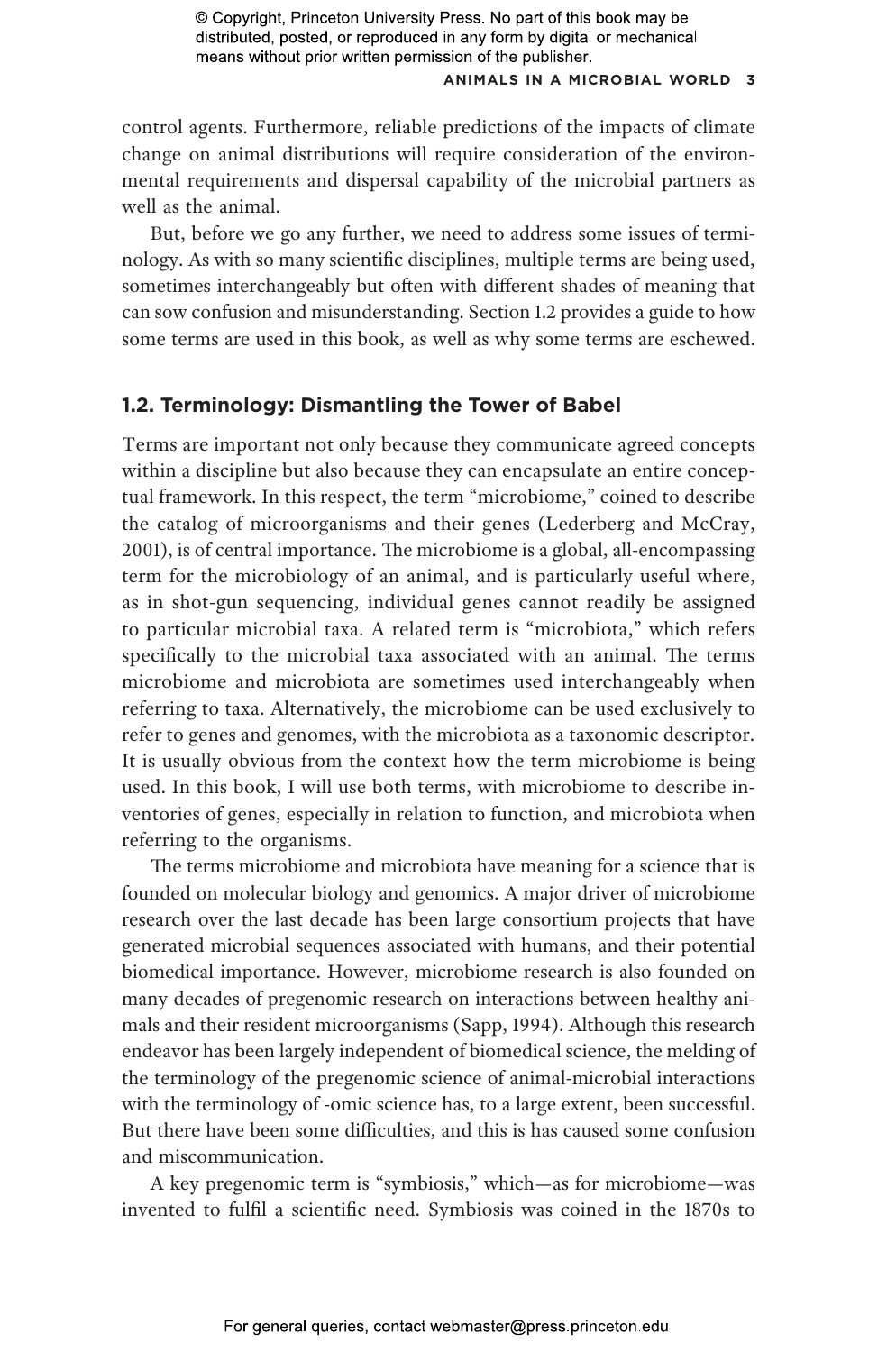#### **4 CHAPTER 1**

encapsulate the new discovery of multipartner organisms. It was initially used by Albert Franck to describe the composite nature of lichens, comprising a fungus and alga, and generalized in 1879 by Anton de Bary to describe the "living together of different species." Over the following century, most research on interactions between healthy animals and microorganisms focused on associations that were readily detected morphologically, including highly specialized interactions involving single microbial taxa housed in specific tissues or organs. These associations were categorized as symbioses (or sometimes endosymbioses), with the animal described as the host and microbial partner as the symbiont. The microbial symbionts in these "one-host-one-symbiont" or occasionally "one-host-two/three-symbionts" associations include the zooxanthellae (dinoflagellate algal cells) in corals, luminescent bacteria in the light organs of some fish and squid, and dense bacterial aggregations in specialized organs (bacteriomes) of certain insects. The text of Buchner (1965), together with two multiauthor volumes (Jennings, 1975; Nutman and Mosse, 1963), provide a superb overview of premolecular research on these associations.

Today, the terms microbiome and microbiota are generally used with reference to multitaxon microbial communities, and the microbial partner(s) tend to be called symbiont(s) where the interactions are limited to one or a few microbial taxa. There is a general presumption that, where the animal host is healthy, the terms microbiota and symbionts do not refer to pathogens. However, the impact of many microorganisms on the animal host can be context-dependent, varying with the developmental age, physiological condition, and genotype of the host, as well as environmental conditions. This was appreciated by Elie Metchnikoff who, in the early twentieth century, coined a further term "dysbiosis" as an antonym of symbiosis, to describe a microbial community that is deleterious to host health (Stecher et al., 2013). In the same vein, individual members of a microbial community that display context-dependent pathogenicity are often known as pathobionts (Hornef, 2015).

In the biomedical literature, the term "commensal" is widely used to describe individual taxa of the microbiota. This term poses some important problems. Strictly speaking, the term commensal refers to "eating at the same table," and has come to describe an organism that derives benefit from an association with no discernible effect on the fitness of its partner, akin to the sparrow feeding on the breadcrumbs dropped from a man's dining-table. The term commensal is not widely used in the symbiosis literature because it has all the standard difficulties of a negative definition: if only one used a more sensitive assay or studied the association under different conditions, perhaps benefit or harm would be detected, and the organism would, no longer, be a commensal. Microorganisms associated with the gut and skin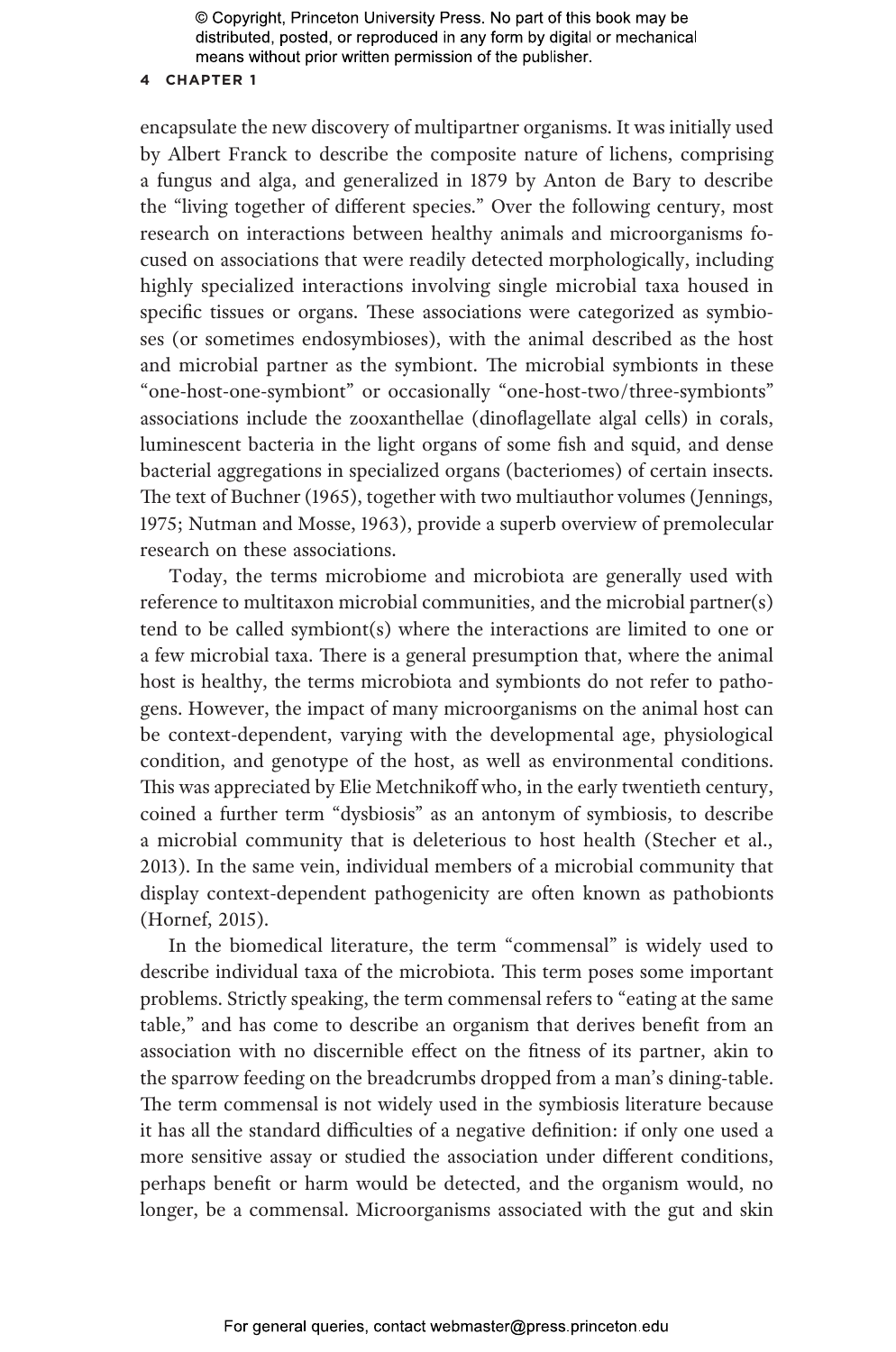### **ANIMALS IN A MICROBIAL WORLD 5**

of humans used to be called commensals, in the erroneous belief that they are of no significance. It is unfortunate that commensal has persisted into the era of microbiome research with the full knowledge that these microorganisms are crucial to the health of humans and other animals. Needless to say, verbal modifiers such as "beneficial commensal" further compound the terminological confusion. In the light of the complexities surrounding the term commensal, it is preferable to avoid this term. Alternative terms, such as microorganisms, microbial communities, etc. are sufficient; where it is important to emphasize that pathogens are specifically excluded from consideration, the term "nonpathogenic microorganisms" can be used to avoid any ambiguity.

There is one further set of terms that needs to be addressed: holobiont and hologenome. Lynn Margulis coined new terms for the partners in a symbiosis as "bionts" and the association as a "holobiont" (Margulis, 1991) to emphasize the evolutionary persistence of the association and how selection may operate at the level of the association (or holobiont). This terminology has been brought into the -omic era with a further new term, the hologenome, which refers explicitly to the host genome plus microbiome as the unit of selection (Rosenberg and Zilber-Rosenberg, 2016). The concept of the hologenome is relevant to a very restricted set of associations. In particular, it does not apply to the complex microbial communities that are the focus of much microbiome research, where individual microbial taxa have different selective interests from each other and variable selective overlap with the host. Strong overlap of selective interest between the partners is predicted in some associations involving individual microbial partners that are vertically transmitted (and so have a selective interest in the fitness of the host offspring), but the residual selective conflict limits the applicability of the hologenome concept. Even the most ancient of symbioses, between the eukaryotic cell and the mitochondrion, is subject to genomic conflict (Perlman et al., 2015) and so cannot be classified as a pure hologenome. For these reasons, which are elaborated further by Douglas and Werren (2016) and Moran and Sloan (2015), the hologenome concept is not developed in this book.

## **1.3. The Microbiology of Animals**

Now that the main terms for the discipline are defined, we can consider why animals support microbial communities. The functional explanations are twofold: microorganisms provide metabolic capabilities that are lacking in animals; and microorganisms modulate the signaling networks that regulate animal functions required for sustained animal health and vigor (figure 1.1).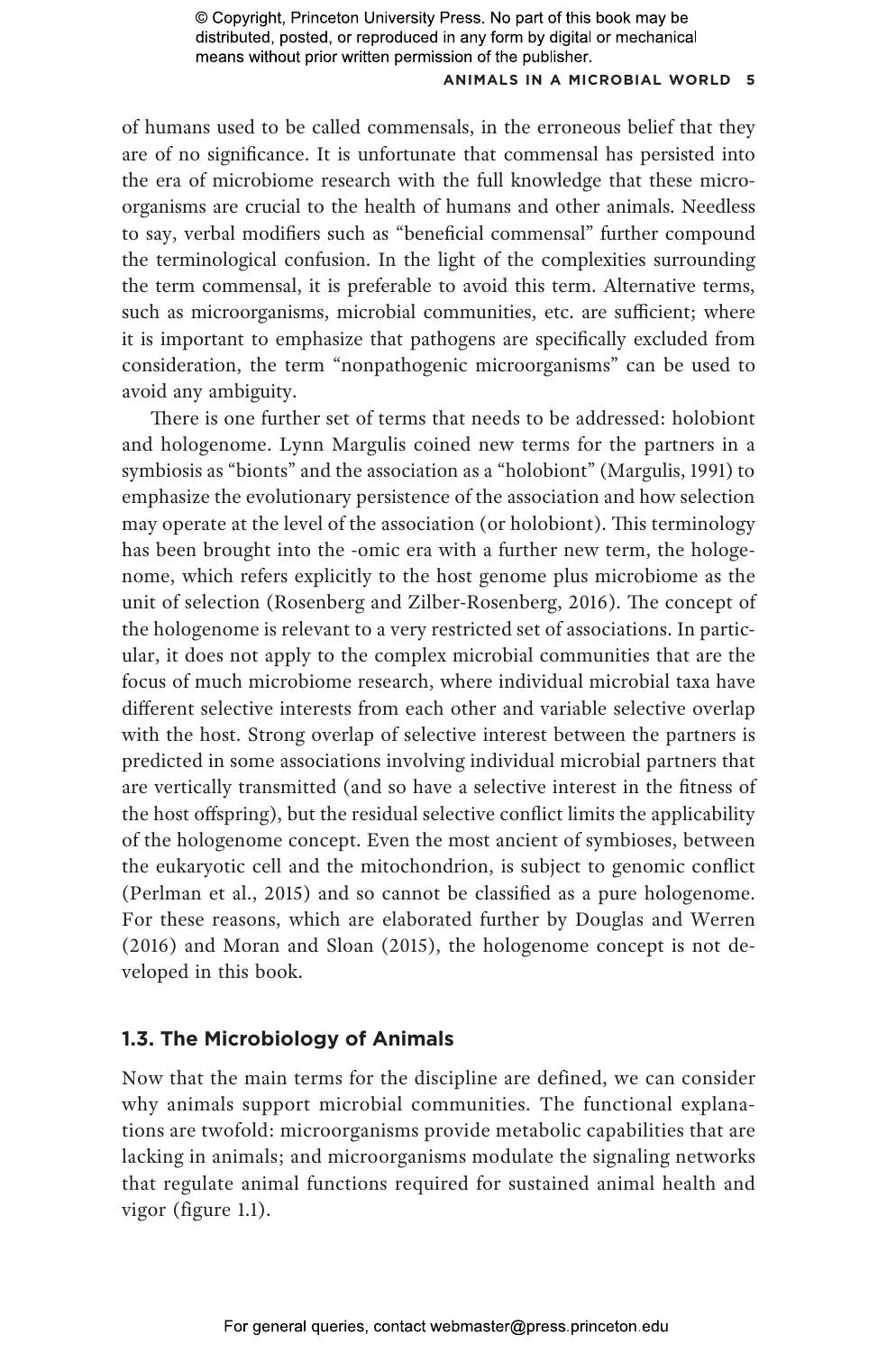#### **6 CHAPTER 1**



FIG. 1.1. How microorganisms interact with the animal host.

The key metabolic capabilities gained by animals from microbial partners are listed in Table 1.1A. Some of these capabilities were absent from the lineage giving rise to animals, e.g., photosynthesis, nitrogen fixation, and essential amino acid and B vitamin synthesis, and the dietary requirement of various animals for carbon, nitrogen, or specific nutrients has been spared by symbiotic microorganisms. For example, photosynthetic associations have evolved repeatedly in basal animals; some termites possess nitrogen-fixing bacteria in their guts, enabling them to thrive on wood of exceptionally low nitrogen content; and all animals that feed through the life cycle on vertebrate blood, e.g., bedbugs, tsetse flies, leeches, and ticks, are widely believed to derive supplementary B vitamins from microbial partners (Douglas, 2015; Venn et al., 2008).

Symbiotic microorganisms also complement metabolic deficiencies that have evolved in specific animal groups. For example, arthropods cannot synthesize sterols, which are essential constituents of membranes and various hormones, and some insects living on sterol-poor diets derive most of their sterol requirement from yeast symbionts (Douglas, 2015); and, because vertebrates cannot degrade cellulose, most herbivorous vertebrates depend on cellulolytic microorganisms in their guts. Some metabolic traits are mediated either intrinsically (i.e., by the products of animal genes) or via microbial partners, varying among animal taxa. Complex patterns of intrinsic and microbial origins of metabolic traits are evident for cellulose degradation (Calderon-Cortes et al., 2012). Similarly, animal luminescence can be intrinsic or microbial. An inventory of light production in marine fish identified 8 independent origins of intrinsic luminescence and 17 origins of bacterial luminescence (Davis et al., 2016). This includes the deep-sea angler fish that maintain two light organs, one with intrinsic luminescence and the other housing symbiotic bacteria. Secondary metabolism, including the synthesis and degradation of toxins, is also mixed in origin (Table 1.1A)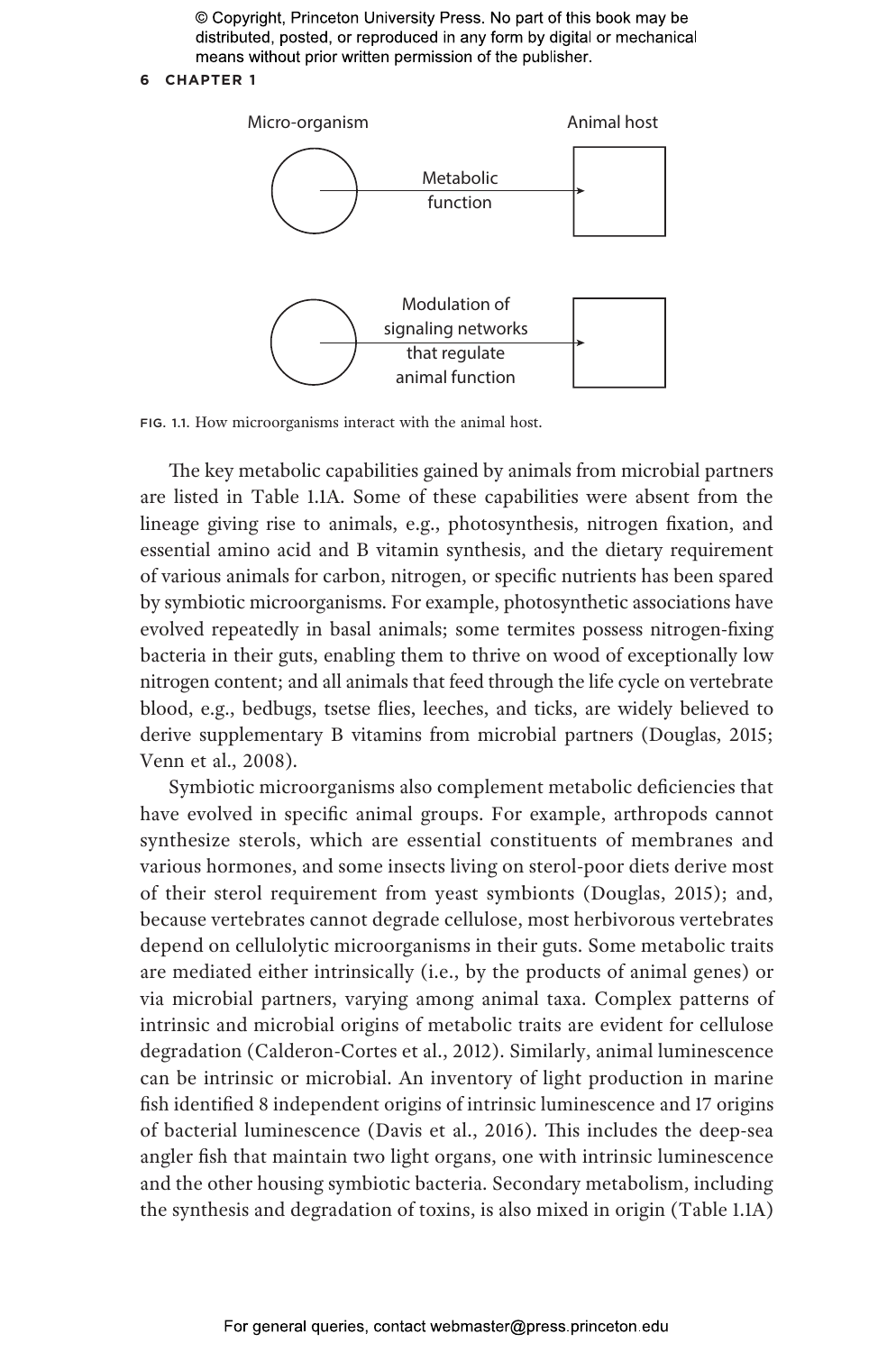### **ANIMALS IN A MICROBIAL WORLD 7**

| (A) Microbial services                                                                                                          | Examples                                                                                                                                                                                            |
|---------------------------------------------------------------------------------------------------------------------------------|-----------------------------------------------------------------------------------------------------------------------------------------------------------------------------------------------------|
| CO <sub>2</sub> fixation                                                                                                        | Dinoflagellate algae Symbiodinium in<br>shallow-water scleractinian corals                                                                                                                          |
| -Photosynthesis                                                                                                                 | Bacteria in annelid tube worms and various                                                                                                                                                          |
| $-C$ hemosynthesis                                                                                                              | bivalve mollusks at hydrothermal vents<br>and methane seeps                                                                                                                                         |
| Nitrogen fixation                                                                                                               | Various bacteria in some termites                                                                                                                                                                   |
| Essential amino acid synthesis                                                                                                  | Various bacteria in plant sap-feeding<br>insects                                                                                                                                                    |
| B vitamin synthesis                                                                                                             | Various bacteria in insects feeding through<br>the life cycle on blood                                                                                                                              |
| Degradation of complex polysaccharides                                                                                          | Bacteria in anoxic gut regions of vertebrate<br>herbivores                                                                                                                                          |
| Luminescence                                                                                                                    | Vibrio or Photobacterium in light organs of<br>some fish and squid                                                                                                                                  |
| Toxin (e.g., polyketide, antibiotic) synthesis                                                                                  | Various bacteria in benthic marine animals,<br>e.g., sponges, bryozoans, and insects<br>(e.g. Paederus rove beetles, attine ants)                                                                   |
| Toxin degradation                                                                                                               | Various gut bacteria in animals feeding on<br>toxic plant tissues, e.g., detoxification<br>of plant phenolics ingested by desert<br>woodrats, caffeine ingested by the coffee<br>berry borer beetle |
| (B) Animal services                                                                                                             | Examples                                                                                                                                                                                            |
| Nutrient supply: selective feeding harvests<br>and concentrates nutrient-rich substrates<br>that are utilized by microorganisms | Many gut microorganisms                                                                                                                                                                             |
| Protection from adverse abiotic conditions,<br>e.g., high oxygen tensions, desiccation                                          | Obligately anaerobic microorganisms in<br>anoxic fermentation chambers of animal<br>guts                                                                                                            |
| Provide enemy-free space by sequestering<br>microorganisms and by immune system<br>function                                     | Inferred for many intracellular microor-<br>ganisms                                                                                                                                                 |
| Dispersal, often in nutrient-rich substrate,<br>e.g., mucus, fecal material                                                     | Inferred for carriage of some microorgan-<br>isms through the animal gut                                                                                                                            |

TABLE 1.1. Services Provided by Microbial and Animal Partners

although, as the microbiology of more animals is investigated (e.g., Ceja-Navarro et al., 2015; Florez et al., 2015; Kohl and Dearing, 2016), many more instances of microbial-mediated secondary compound metabolism may be revealed. The evolutionary and ecological factors that determine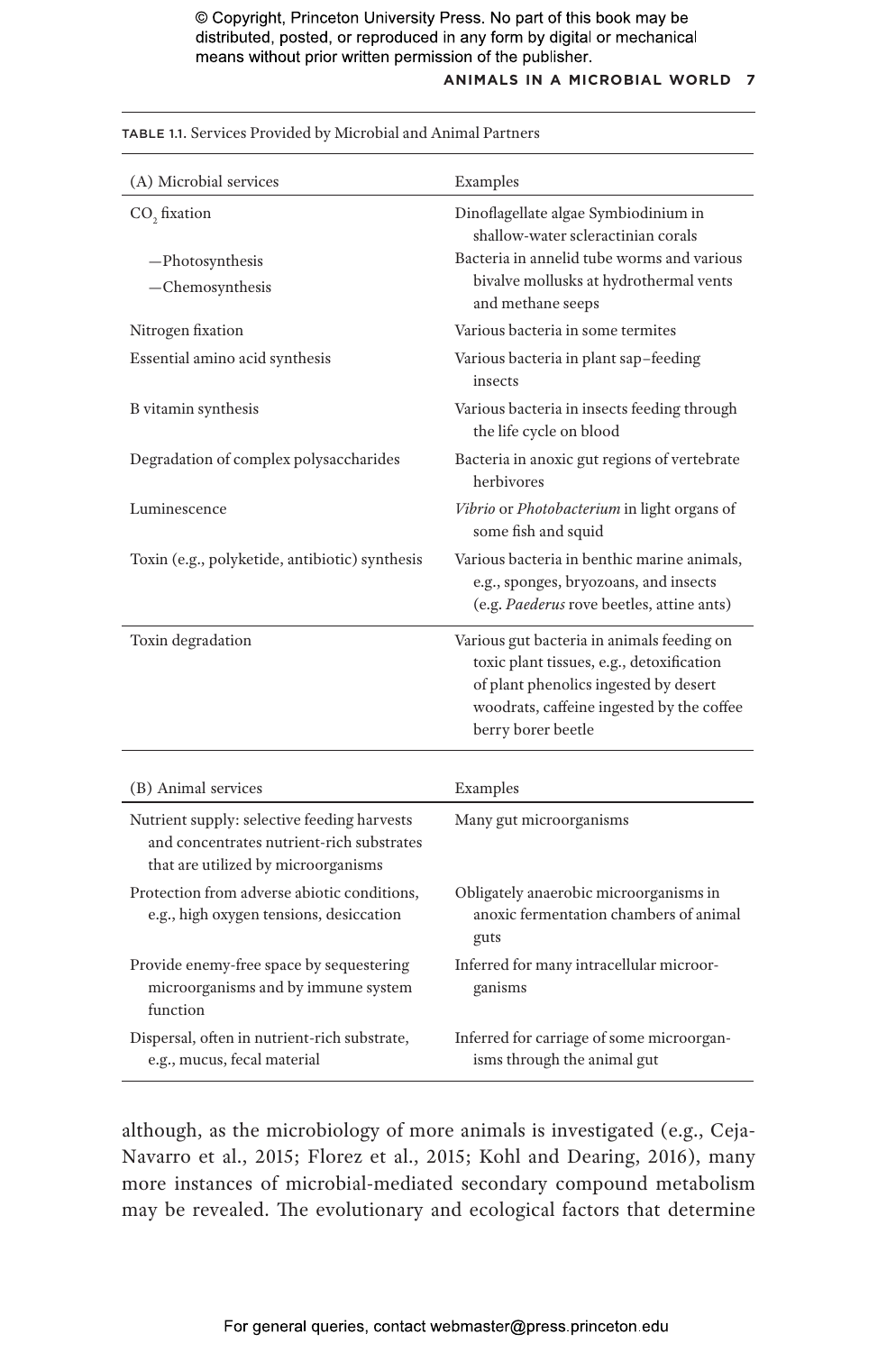#### **8 CHAPTER 1**

why some traits can be either intrinsic or microbial origin have not been investigated systematically.

The many examples of animals that gain access to metabolic capabilities through associations with microorganisms can be explained in terms of an inherited predisposition of animals to associate with microorganisms, especially bacteria. This evolutionary predisposition appears to be common to all eukaryotes. The common ancestor of all modern eukaryotes bore an intracellular *Rickettsia*-like bacterium that evolved into the mitochondrion; unicellular eukaryotes (protists), where investigated, are routinely colonized by bacteria or other microorganisms; the plant microbiome is a very active area of current research (Bai et al., 2015; Lundberg et al., 2012); and discovery of additional fungal or bacterial partners in lichenized and mycorrhizal fungi illustrates how fungi also have a propensity to form associations (Bonfante and Anca, 2009; Spribille et al., 2016). This microbio-philia of animals appears to be matched by advantages to the microorganisms of colonizing the animal, including access to nutrients, protection from natural enemies or harsh abiotic conditions, as well as dispersal (Table 1.1B).

These considerations bring us to the second reason why animals are associated with microorganisms. Because animals originated and diversified in the context of a long evolutionary history of relationships with microorganisms, the key physiological systems of animals, together with the signaling networks that regulate these systems, all evolved in the context of preexisting and ongoing interactions with microorganisms. In other words, the microbiome is expected to play a role, directly or indirectly, in the development and function of the animal nervous system, immune system, endocrinal system, gut physiology, respiratory physiology, and so on. This reasoning takes us beyond the predictions that microorganisms confer various metabolic services, as outlined in Table 1.1A, to the additional prediction that the presence and activities of microorganisms influence many, possibly all, aspects of animal function (figure 1.1B).

Just as the role of microorganisms as a source of metabolic capabilities (figure 1.1A) has been appreciated for many years, the predicted integration of microorganisms into all aspects of animal function also has a strong historical basis. It was Louis Pasteur, the architect of the germ theory of disease, who first addressed the significance of microorganisms for animals, arguing that microorganisms are essential for animal life (Pasteur, 1885). We now know that this is not true, and that some animal species can be maintained under microbiologically sterile conditions; they are known as "axenic" or "germ-free" animals. The viability of germ-free animals was first demonstrated for *Calliphora* blow flies (Wollman, 1911), and the subsequent elucidation of the nutritional requirements of *Drosophila* was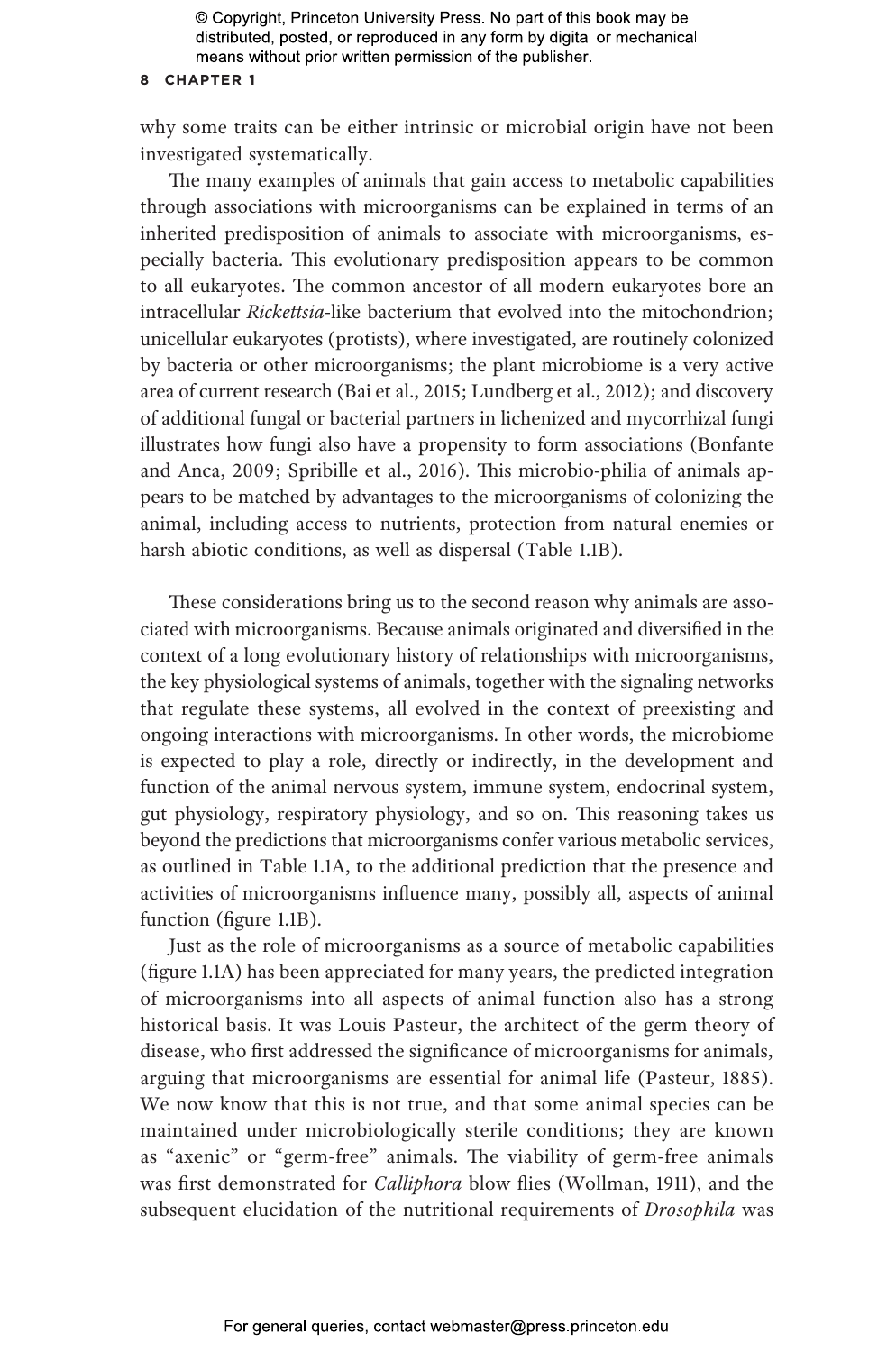## **ANIMALS IN A MICROBIAL WORLD 9**

founded on methods devised to eliminate all microorganisms from the fly cultures (Sang, 1956). Today, the production and distribution of germ-free laboratory mice (Smith et al., 2007) is a commercial enterprise. These germfree mice display many symptoms of ill-health, including stunted growth, depressed fertility, and reduced metabolic rate, commonly accompanied by specific abnormalities of various organs. These multiple deficiencies and abnormalities are the basis for the fundamental role of microorganisms in animal health and well-being. In other words, we can only understand animal function by integrating the microbiology of animals into our explanations of animal biology.

## **1.4. Scope of This Book**

The realization that every animal is colonized by microorganisms that can shape its health and well-being is transforming our understanding of animal biology. The purpose of this book is to provide some initial explanations and hypotheses of the underlying animal-microbial interactions. For this, we need multiple disciplinary perspectives.

We start with evolutionary history in chapter 2. The propensity of animals to associate with microorganisms has ancient roots, derived from both the predisposition of all eukaryotes to participate in associations and, likewise, the tendency of many bacteria to interact with different organisms, often to mutual benefit. Chapter 2 outlines the patterns of these interactions, especially in taxa related to animals and basal animal groups. Interactions are mediated by chemical exchange, enhancing access to energy and nutrients and providing chemical information that enables the interacting organisms to anticipate and respond adaptively to environmental conditions. Many of these core interactions were firmly established in the ancestor of animals. The multicellular condition of animals, sophisticated immunological function of even basal animals, and key animal innovations, including the polarized epithelium and the gut, play important roles in shaping the pattern of animalmicrobial interactions.

Although all animals are associated with microorganisms, we know more about the microbiome of humans than any other animal. Chapter 3 addresses current understanding of the role of the microbiome in human health. Studies of the microbiology of humans combined with experimental analyses of model animals are revealing complex problems—and some solutions. The complexity lies in the great diversity of microorganisms within each individual human, as well as considerable among-individual variation; and the importance of the microbiome is reinforced by the increasing evidence for microbial involvement in some diseases, especially metabolic and immunological dysfunctions. Western lifestyles, including diet and antibiotic treatment, have been argued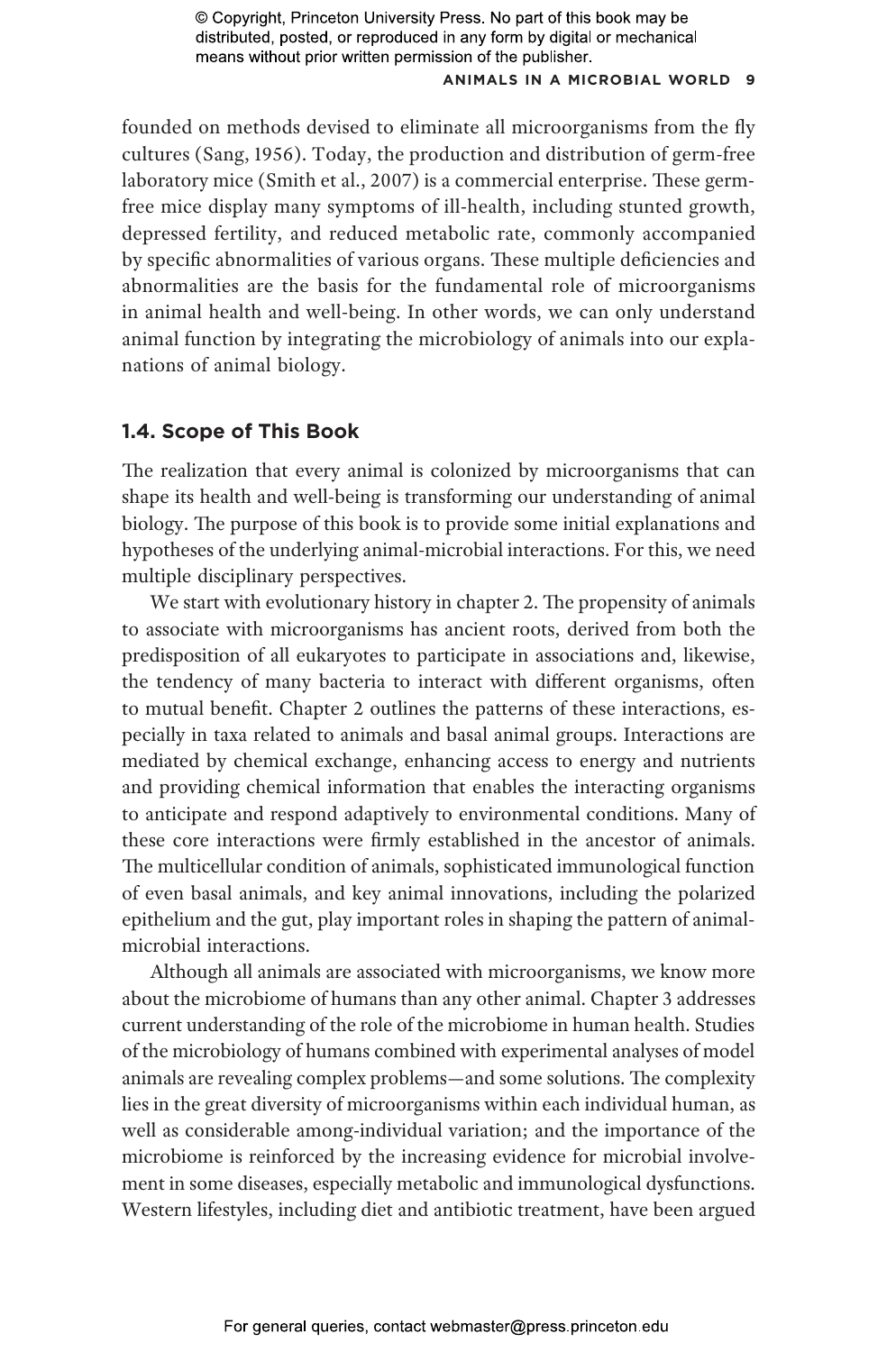## **10 CHAPTER 1**

to contribute to the incidence of microbiome-associated diseases, with opportunities for microbiological restoration by microbial therapies.

Our understanding of interactions between animals and the microbiome is most developed in relation to the immune system, and this is the focus of chapter 4. It is now apparent that animal immune system is a key regulator of the abundance and composition of the microbiota, and that immunological function is strongly regulated by the composition and activities of the microbiome. The immune system cannot be understood fully except in the context of the microbiology of the animal. Furthermore, this highly interactive system is overlain by microbial-mediated protective functions, essentially comprising a second immune system.

Chapter 5 investigates the role of the microbiome in shaping animal, including human, behavior. It has long been known that pathogens can drive animal behavior, and there is now increasing evidence that resident microorganisms can have similar, although often more subtle, effects. Research has focused primarily on three aspects of animal behavior: feeding behavior, chemical communication among animals, especially in relation to social interactions, and the mental well-being of mammals, including humans. As chapter 5 makes clear, this topic has attracted tremendous levels of interest, but fewer definitive data.

The impacts of animal-associated microorganisms on host health and their interactions with the immune system and nervous system of animals (chapters 3–5) have one overriding theme in common: that these interactions are complex, with multiple interacting variables. This complexity can often appear to defy comprehension. Chapter 6 discusses the ecological approaches that have the potential to solve many of these problems of complexity. Treating the animal as an ecosystem, we can ask multiple questions: what are the ecological processes that shape the composition and diversity of microbial communities, and how do these properties of the microbial communities influence overall function of the ecosystem? Research on complex microbiomes, especially in the animal gut, as well as one-host-one-symbiont systems are revealing the role of interactions among microorganisms and interactions between the microorganisms and host in shaping the diversity of the microbiome. Furthermore, the response of individual taxa and interactions can influence the stability of communities to external perturbations, ranging from the bleaching susceptibility of shallow-water corals to the gut microbiota composition of humans administered with antibiotics.

In chapter 7, the evolutionary consequences of animal-microbial associations are considered. There is a general expectation that the fitness of both animal and microbial partners is enhanced by these associations largely through the reciprocal exchange of services. Nevertheless, hosts can exploit their microbial partners, and there are indications that animals can be addicted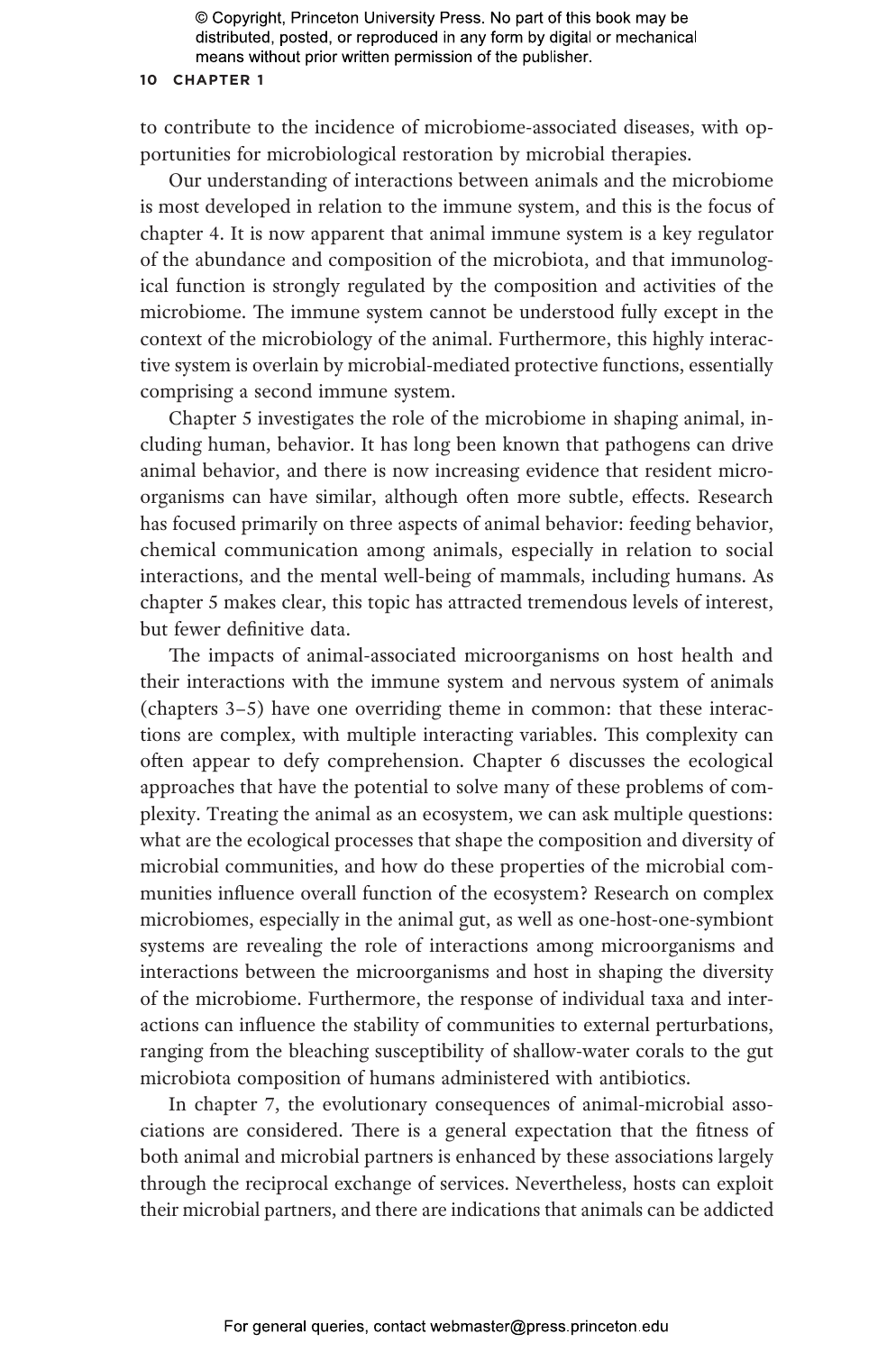## **ANIMALS IN A MICROBIAL WORLD 11**

to their microbial partners. At a broader scale, this chapter investigates how these associations affect the rate and pattern of evolutionary diversification of the microbial and animal partners. In addition to evidence for coevolutionary interactions and facilitation of horizontal gene transfer, various studies point to a direct role of microbiota in interrupting gene flow and speciation by both prezygotic and postzygotic processes.

Finally, chapter 8 addresses the implications of the microbiology of animals and some key priorities for future research. It is now abundantly clear that the microbiome has pervasive effects on the physiological and developmental systems of animals and the resultant animal phenotype. One of the big biological questions in the life sciences today concerns how the phenotype of an animal maps onto its genotype and the underlying physiological and developmental mechanisms. The answers to this question will require the integration of the microbiome with the traditional animal-only explanations of animal function. As this book illustrates, the technologies and concepts to achieve this intellectual transformation of animal biology are largely in place. Why is this integration of disciplines needed? Beyond the fundamental priority to understand and explain, the microbiome offers important, but currently untapped, routes to promote human health and to mitigate and manage some of the damaging effects of human activities on our environment.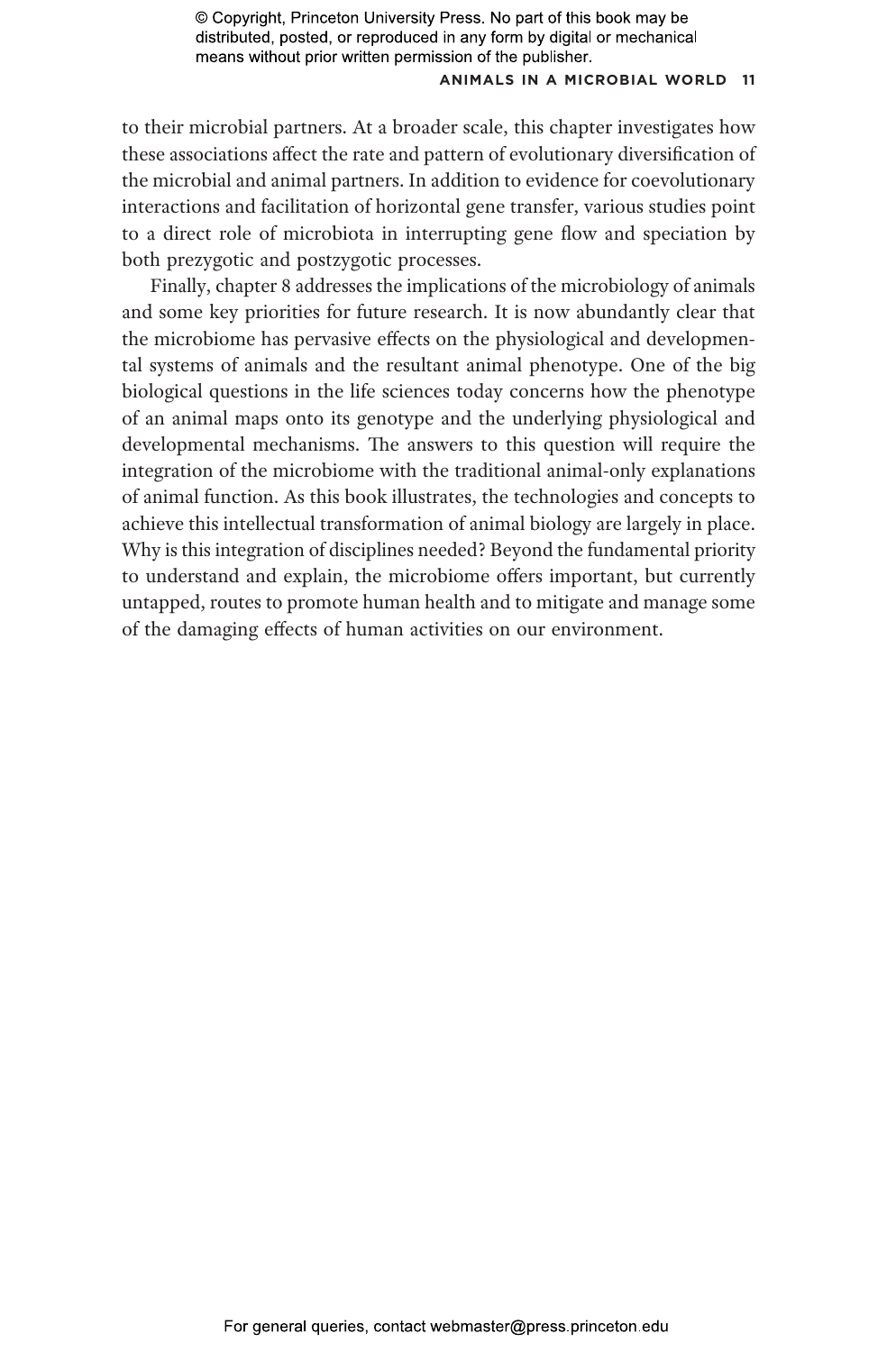## **Index**

*Acanthamoeba*, 24 *Acetobacter pomorum*, 197 *Acinetobacter*, 45 *Acinetobacter baylyi*, 16 *Acropora millepora*, 138, 140 Actinobacteria, 15, 39, 131, 143, 149 *Actinomyces*, 42 *Acyrthosiphon pisum*, 88, 182 addiction: in animal-microbial associations, 159–63; *Drosophila melanogaster*, *Wolbachia*, and *Drosophila* C virus (DCV), 160, 162; evolutionary, and consequences, 161 *Aedes aegypti*, 70, 71 *Agaricus bisporus*, 26 *Akkermansia muciniphila*, 46, 59, 64 *Algoriphagus*, 28–29 *Alistipes*, 43 Altered Schaedler Flora (ASF), 51 *Alteromonas*, 87 Amboseli Baboon Research Project, 115 *Ambystoma maculatum*, 192 amino acids, microbial synthesis, 6–7, 15, 168–73 *Amphimedon queenslandica*, 30, 32, 37 *Amylostereum areolatum*, 203 *Amylostereum chailletii*, 203 animal behavior: gut microbiota and human mental health, 110–12; host-pathogen interactions, 94; microbes and feeding behavior, 95–102; microbial effects on neural pathways, 106–7; microbial products and microbiome-gut-brain axis, 107–10; microbiome-gut-brain axis and, 102, 103; microbiome in, 10; microbiota and mental well-being, 102–12, 119; microorganisms driving, 93–95; rodent models insight into, 103–6 animal communication: fermentation hypothesis, 112–14; microbes and, 112–18, 119–20; microbial fermentation products driving social behavior of insects, 115–17; signal evolution by host capture of microbial metabolism, 117–18; social interactions and distribution of microorganisms, 114–15

animal feeding: evidence for microbial effects on, 97, 98; evolutionary scenarios for, 100–102; gut microbiota and food consumption, 98; mechanisms of microbial impacts on regulation of, 98–100; microbiota and regulatory network, 95–97, 118–19; microorganisms reinforcing behavioral traits, 101; serotonin and, 99–100

animal guts: evolutionary origin, 33–36; horizontal gene transfer among bacteria in, 174, 175;

animal immune system, 31, 92; direct effects of microbiota, 76–79; distance-based interactions with microbiota, 79, 81–83; microbiota and function of, 76–84; microorganisms and maturation of, 83–84

animal-microbial associations: addiction and consequences of, 159–63; costs and benefits of, 153–63; evolutionary consequences of, 10–11; exploitation of, 156–58, 159; reciprocity in, 153–56

animal models: *Caenorhabditis elegans*, 54–55; *Drosophila*, 53–54; genetic lesions in, 66; health consequences of microbiota loss, 62–63; in human microbiome research, 50–55; mouse, 50–52; zebrafish, 52–53

animals: in Anthropocene, 200–205; associations with microorganisms generating diversity, 180–84; description of, 1–3; determinants of animal phenotype, 197– 200; developmental patterns of bacterial communities in, 146; developmental systems, 195–97; as ecosystems, 121–23; genotype and environment interaction (G X E), 197; inheritance of acquired characteristics, 199–200; mass extinction and microbiome, 204–5;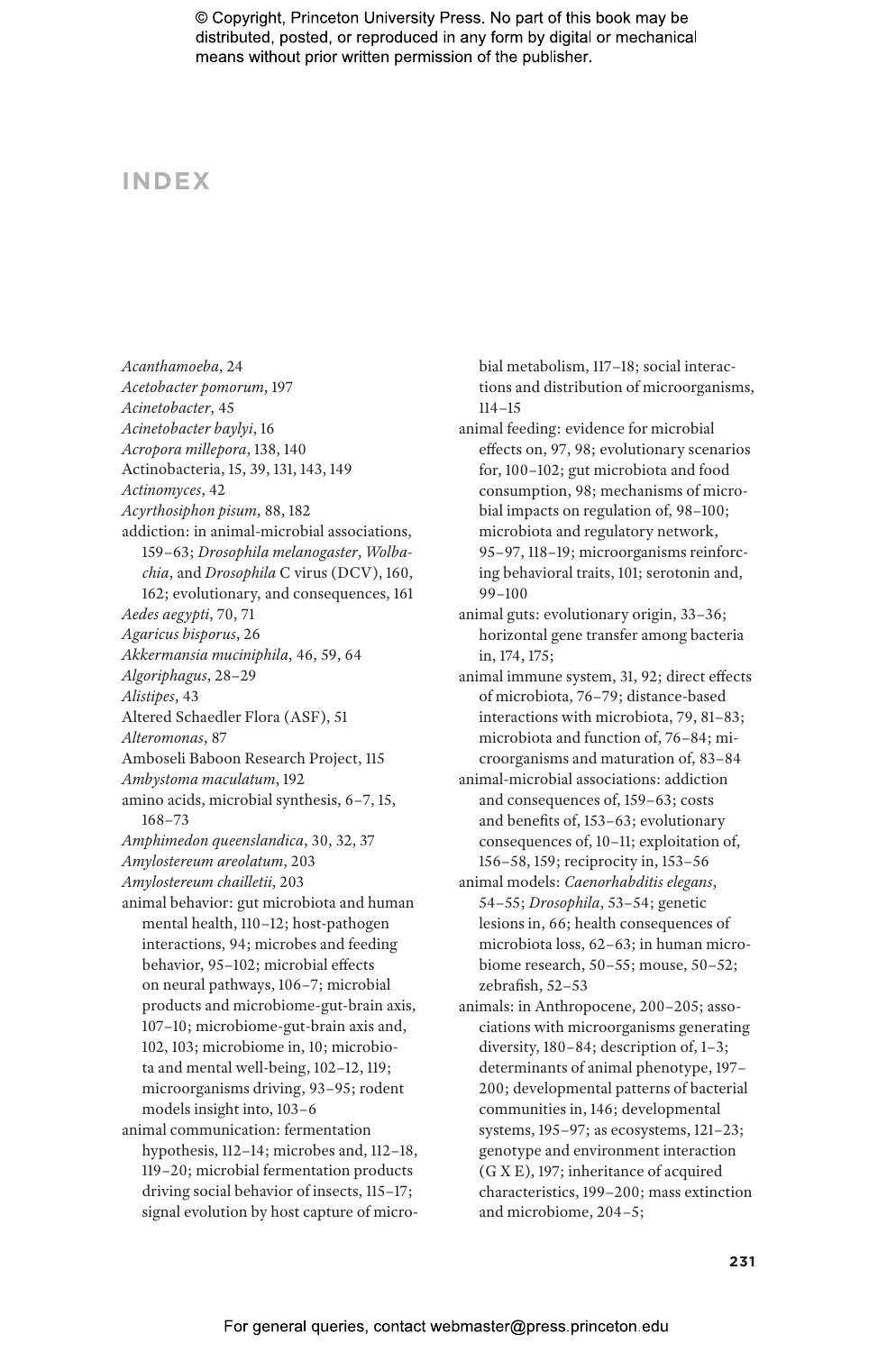#### **232 Index**

animals (*continued*): microbial dimensions of invasive, 202–4; microbial interactions and adaptivity of phenotypes, 198–99; microbiology of, 5–9, 11; phylogenetic perspective of, 192–93; physiological systems, 193–95; relationships, 29; responses to climate change, 200–201; scope of, 192–97; symbiosis-mediated speciation of, 184–89. *See also* ecological processes; inner ecosystem of animals *Anopheles*, 194 Anthropocene, 200–205 antimicrobial peptides (AMPs), 69; structuring microbial community, 72, 73 *Aphanomyces astaci*, 202 *Aphidius ervi*, 88 *Aphis fabae*, 198 *Apodemus sylvaticus*, 203 apparent competition: gut bacteria and viruses, 91; microbiota and, 90–91 Archaea, 13, 14, 20 arminins 73, 74 *Asobara tabida*, 163 *Aspergillus nidulans*, 26 atherosclerosis, gut microbiota and, 57–58 *Atopobium*, 143 Auchenorrhyncha, 168–69 Bacteroidaceae, 166 *Bacteroides*, 43, 46, 99, 143; *B. fragilis*, 78; *B. ovatus*, 132; *B. plebeius*, 174; *B. thetaiotaomicron* (*B. theta*), 76, 77 Bacteroidetes, 39, 43, 148, 149 Bacteroidia, 131 *Bartonella*, 203 basal animals, microbiology of, 29–33 *Baumannia*, 15–16, 168 *Bdellovibrio*, 134 behavior. *See* animal behavior

Bifidobacteriaceae, 166 *Bifidobacterium*, 46, 63, 141, 146–47; *B. infantis*, 104, 105; *B. longum*, 110, 111 *Bilophila wadsworthia*, 141 Black Queen hypothesis, 87 *Blatella germanica*, 116–17 blood-brain barrier, 107–9 *Bordetella*, 23 *Botryosphaeria dithidea*, 184 branched chain amino acids 169, 170 *Buchnera*, 169, 170, 171, 179; *B. aphidicola*, 48, 49, 156–57 *Burkholderia*, 25; *B. cepacia*, 18–19 B vitamin synthesis, 7 byproduct mutualism, 155

*Caenorhabditis elegans*, as model for microbiome research, 54–55 *Calliphora*, 8 *Callosobruchus chinensis*, 180 *Campylobacter*, 56 *Candida*, 24; *C. albicans*, 24, 27 cardiovascular disease, gut microbiota and, 57–59 Carnivora, 113 *Carsonella*, 170–71, 180 chemical communication: in bacteria, 18 chemosynthesis, 7 chemosynthetic symbioses, 180–83 chimpanzees, gut microbiota of, 114–15 *Chlamydia*, 24 *Chlorella*, *Paramecium bursaria* and, 157–58, 159, 190 choanoflagellates, 13, 29–30; interactions between bacteria and, 27–29 *Citrobacter rodentium*, 76, 88–89 climate change, 200–201 clindamycin, mice treated with, 143, 144 *Clostridium*, 41, 46; *C. coccoides*, 60; *C. difficile*, 64, 143, 144; *C. innocuum*, 141; *C. scindens*, 64 Cnidaria, 29, 34  $CO<sub>2</sub>$  fixation, 7 Comamonadaceae, 146 commensal, term, 4–5 *Commensalibacter intestini*, 72, 73 communication between protists and bacteria, 23–24 community state types (CSTs), bacterial, 44 coral bleaching, 137–39, 140 core microbiota 43–45 *Corynebacterium*, 42 *Crithidia*, 23 *Crocuta crocuta*, 113 Crohn's disease, 56 *Cryptococcus fagisuga*, 203 *Cryptococcus neoformans*, 25, 26 *Curvibacter*, 145 *Cyanothece* spp., 24 dental plaque, bacterial communities in,  $41 - 42$ Desulfobulbaceae, 146 *Desulfovibrio* spp., 46, 141 DIABIMMUNE project, 45 *Dictyostelium discoideum*, 24 discordant twins, healthy and kwashiorkor microbiota, 141–42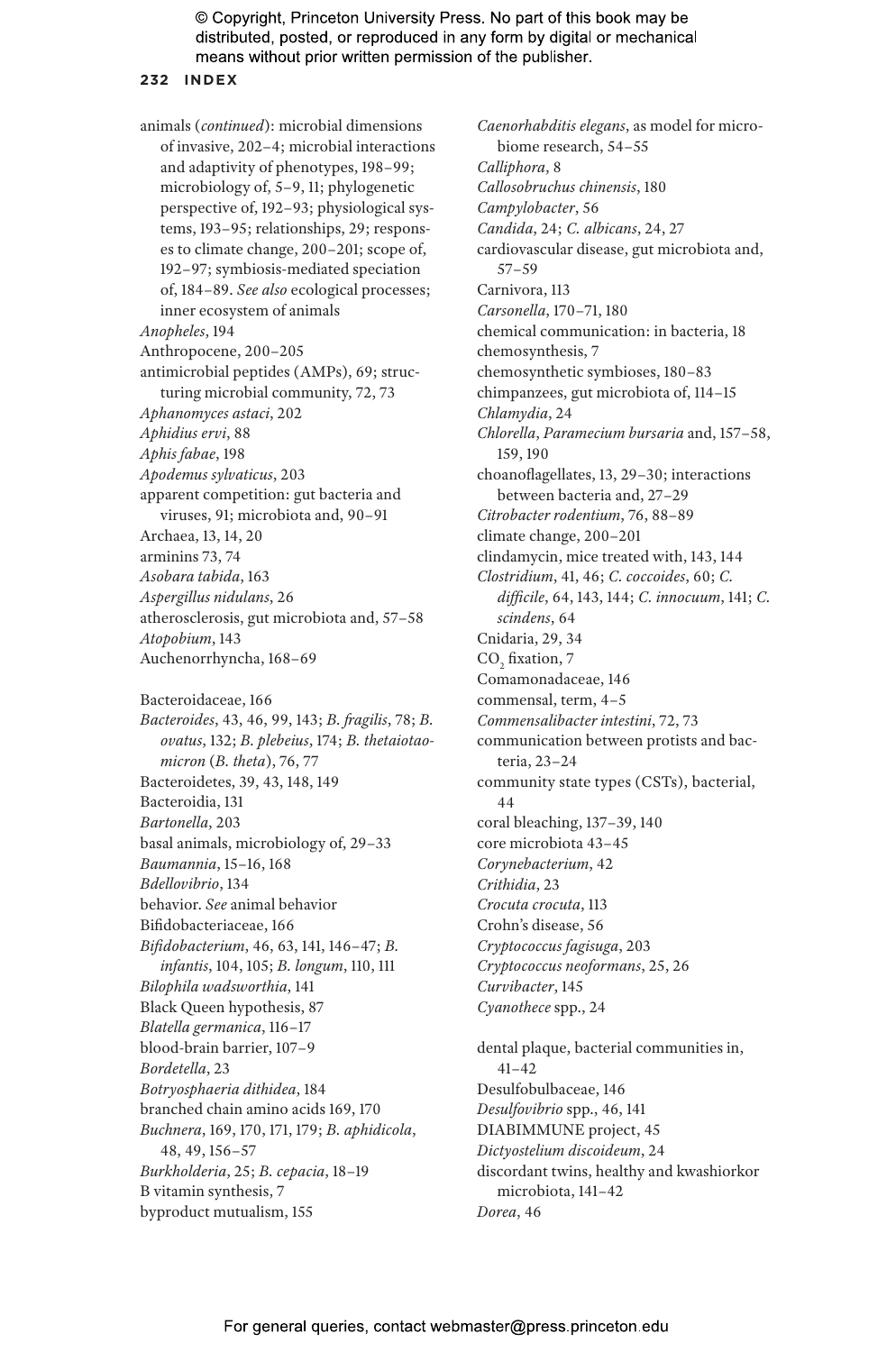#### **Index 233**

*Drosophila*, 8, 48, 49, 64, 69, 70, 84, 91, 135, 167; *Drosophila* C virus (DCV), 89, 90, 160, 162; *D. neotestacea*, 84, 85, 86; *D. paulistorum*, 189; *D. recens*, 189; *D. subquinaria*, 189; genotype variation, 197, 199; as model for microbiome research, 51, 53–54

*Drosophila melanogaster*, 89, 160, 162, 189; gut microbiota and mating preference of, 185, 186; mediated outbreeding of *S. cerevisiae*, 177, 178

dysbiosis: host-microbiota interactions, 4, 55, 56

ecological processes, 127–37; among-microbe interactions, 130–33, 136–37; co-occurrence patterns among microorganisms, 131; host determinants of microbial community composition, 135–36; host-microbe interactions, 136–37; predators and parasites in microbiomes, 133–34; taxonomic and functional indices of community composition, 127–30 ecosystems: animals as, 121–23; biological rhythms, 148. *See also* ecological process-

- es; inner ecosystem of animals embryogenesis: in animals, 195–97 endosymbioses, 4
- Enterobacteriaceae, 143, 170
- *Enterococcus*, 143, 144
- *Entomophaga glylli*, 93
- *Entotheonella*, 87
- epidemiology, studies of human microbiome, 45–46
- EPS (extracellular polymeric substances), 17
- *Erwinia toletana*, 19
- *Escherichia coli*, 16, 24, 54, 56, 71, 88, 134, 167, 176
- essential amino acid synthesis, 7, 153–55, 169–73
- Eubacteria, 14

*Eubacterium rectale*, 43, 60

- eukaryotes, 8; ancestors of genome, 20; choanoflagellates and bacteria, 27–29; diversity of, 14; fungi and bacteria, 24–27; interactions with bacteria, 36–37; microorganismal origins of, 20–23; protists and bacteria, 23–24; symbiotic origin of modern, 20–23; ubiquity of microbial associations in, 23–29
- Eumetazoa: polarized epithelium and gut of, 34
- *Euplotidium*, 23
- *Euprymna scolopes*, *Vibrio fischeri* and, 73, 79, 80, 125–26, 149

European Metagenomics of the Human Intestinal Tract (MetaHIT), 38, 43 *Euscelis incisus*, 195 evolution: animal feeding behavior and microbial impact, 100–102; evolutionary history of life, 14; metabolic coevolution of insect-bacterial symbioses, 168–73; microbiome science, 152–53, 191–92

evolutionary specialization: congruent host-microbial phylogenies, 164–65; genome reduction and coevolution, 167–73; phylogenetic patterns and interpretation, 164–67; strains of gut bacterium *Lactobacillus reuteri*, 165–66; symbiosis for diversification, 173–89. *See also* symbiosis

exploitation: of animal-microbial associations, 156–58, 159; of *Chlorella* symbionts by *Paramecium bursaria*, 159

exploitation competition, microbiota and, 88–89, 90

extracellular matrix, 17

*Faecalibacterium* spp., 46; *F. prausnitzii*, 57, 64 fecal microbiota transplantation (FMT), 63–64 feeding. *See* animal feeding fermentation hypothesis 112–14, 117–18 Firmicutes, 15, 39, 41, 43, 46, 113, 148, 149 Flavobacteria, 131, 145, 146 fungi, interacting with bacteria, 24–27 *Fusarium*, 84 Fusobacteria, 39, 131 *Fusobacterium nucleatum*, 57

*Gardnerella*, 143 genomes, reduction and coevolution, 21–23, 167–73 genotype and environment interaction (G X E), 197 *Glossina*, 83 *Gluconobacter morbifer*, 72, 73 gut barrier, 107–9 gut-brain axis, 102–8, 197 gut microbiota: cardiovascular disease and, 56–59; of chimpanzees in Tanzania, 114–15; diet and microbial diversity of, 60–62; gut disease and, 56–57; humans, 165–66; long-distance immune system effects on, 79, 81–83; metabolic disease and, 59–60

*Haemophilus influenzae*, 90 *Halobacteriovorax*, 134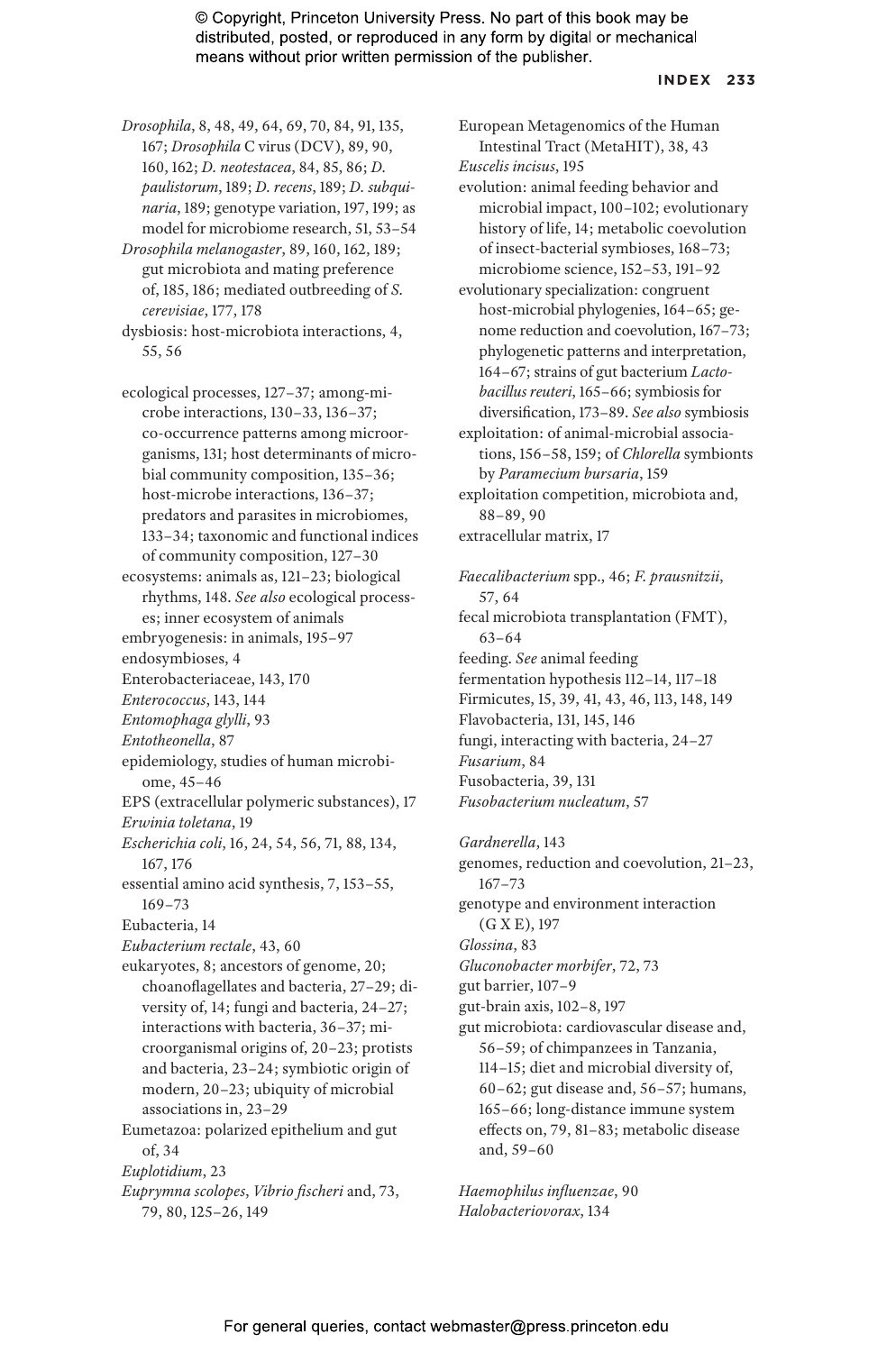#### **234 Index**

- Halomonadaceae, 170 *Hamiltonella*, 79, 80, 88, 182–83, 200 *Hartmannella*, 24 Helicobacteraceae, 145, 146 *Helicobacter pylori*, 57, 204 Hemiptera, 168–69
- *Herpestes auropunctatus*, 112
- Histidine, 155–56, 172
- *Hodgkinia*, 168, 172
- holobiont, 5
- homeostasis, host-microbiota interactions, 55, 56
- *Howardula*, 84, 85, 86–87
- human disease, microbiota and, 55–60
- human health: correlation, causation, and mechanism of, 46–49; gut microbiota and human mental health, 110–12; microbiome and, 38–39, 64–65; microbiota loss and, 62; studying microbiota effects, 45–55
- human microbiome, 9–10: abundance of bacteria in human body, 40; among-individual variation in, 43–45; animal models in research of, 50–55; bacterial communities in dental plaque, 41–42; biogeography of, 39–45; cardiovascular disease and, 57–59; core microbiota of, 43–45; correlation, causation, and mechanism, 46–49; distribution and abundance of microorganisms, 39–42; epidemiological studies of, 45–46; gut microbiota and human health/disease, 57–60; homeostasis and dysbiosis, 55, 56; metabolic syndrome and, 59–60; microbiota of human skin, 42; microorganisms in colon, 41–42; protective mucus in gut, 40–41; studying gut microbiota, 165–66

Human Microbiome Project (HMP), 38, 43 *Hyaena hyaena*, 113

*Hydra*, 34, 145, 158; *Chlorella* in cells of, 192; *Fusarium* and, 84; *H. oligactis*, 72, 74; *H. viridissima*, 72; *H. vulgaris*, 72, 74, 145; microbiota in, 74

*Hypothenemus hampei*, 179

immune effectors, evolution as positive regulators, 74–75

immune system: abundance and distribution of microorganisms, 68–71; of animal, 31, 92; animal models of, 66; dictating nutrient supply to microbiota, 75–76; engagement with microbiota, 67; interference competition, 86–88; protective mechanisms of microbiota, 84, 85; provisioning of sugar fucose, 77;

regulation of composition of microbiota, 72–75; regulation of microbiota, 68–76; understanding the, 66–67. *See also* animal immune system immunoglobulin A (IgA), role in gut micro-

- organisms, 68–69
- inflammatory bowel disease (IBD), 56–57 info-chemicals 16–19
- 
- inheritance of acquired characteristics, 199–200
- inner ecosystem of animals: biological rhythms, 148; bleaching susceptibility of coral, 137–39, 140; developmental patterns of bacterial communities in animals, 146; diversity, stability and alternative stable states of, 138, 140–44; functions of, 137–50; host rhythms and function of, 147–50; primary succession in, 144–47; properties of simple animal microbiome, 137–40
- insects: metabolic coevolution in insect-bacterial symbioses, 168–73; microbial fermentation products driving social behavior of, 115–17

interference competition, microbiota and, 86–88

invasive animals, microbial dimensions of, 202–4

irritable bowel syndrome (IBS), 46

*Kiwa puravida*, 145, 146 *Klebsiella*, 25, 26, 56 kwashiorkor microbiome, 141–42 kynurenines, 108–9

Lachnospiraceae, 166 *Lactobacillus*, 41, 45, 59–60, 62, 63, 99, 141, 143; *L. helveticus*, 110; *L. plantarum*, 185, 186; *L. reuteri*, 165–66, 168, 190; *L. rhamnosus*, 106–7 *Lagenidium callinectes*, 87 *Larrea tridentata*, 198 *Legionella pneumophila*, 24 *Listeria monocytogenes*, 81 Lokiarchaeota 14, 20 Longitudinal Study of Australian Children (LSAC) program, 45 luminescence, 7

*Magicicada tredecim*, 172 *Malassezia globosa*, 42 *Malassezia restricta*, 42 mass extinction event, 60–64; health consequences of microbiota loss, 62–63;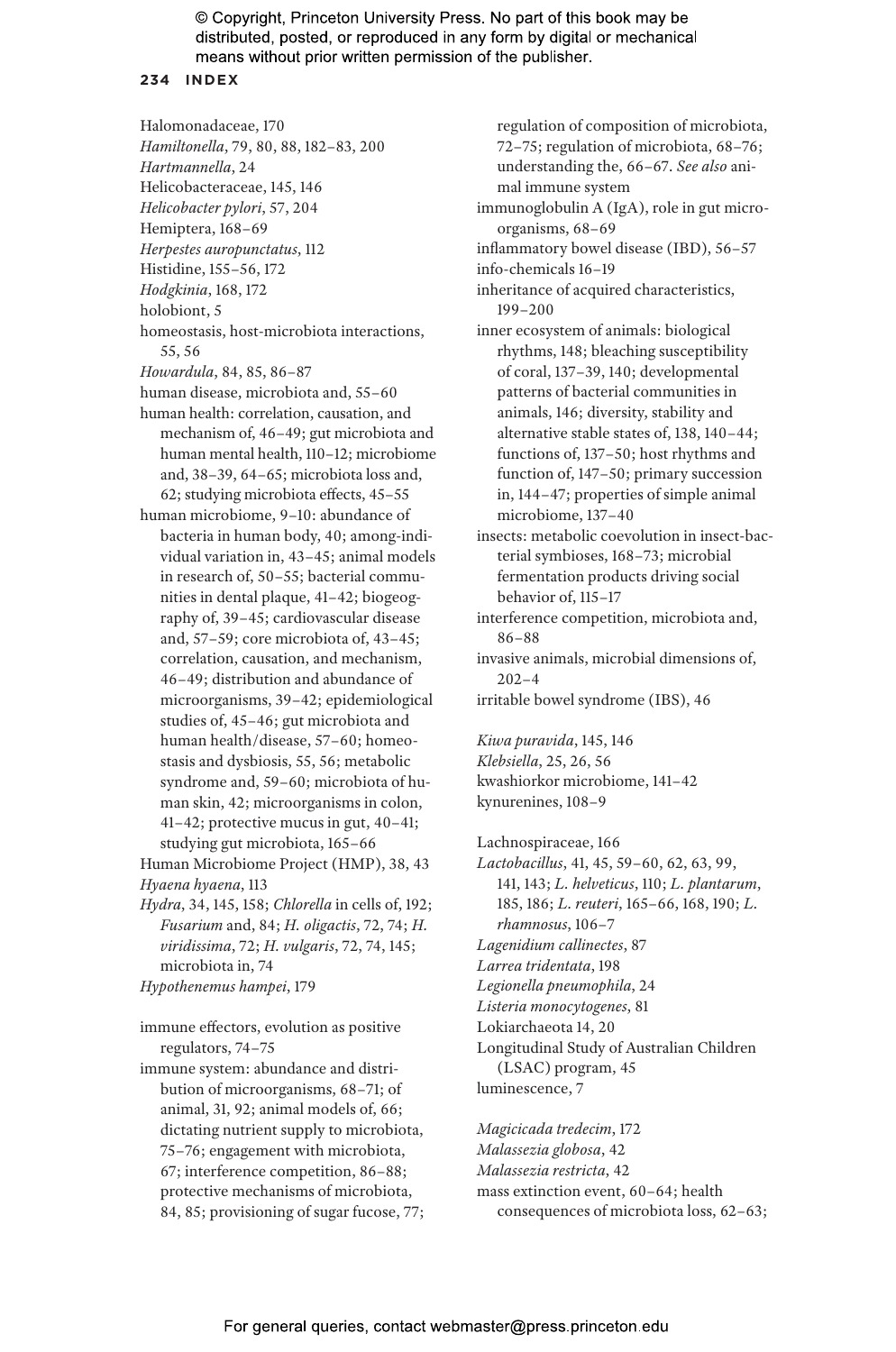#### **Index 235**

microbial communities of low diversity, 60–62; microbiome and, 204–5; restoration of microbiota, 63–64

*Medicago*, 182

mental well-being: gut microbiota and human, 110–12; microbial metabolites modulating gut-brain axis, 107–10; microbiome-gut-brain axis and, 102, 103; rodent models studying effects of microbiota, 103–6. *See also* animal behavior

metabolic coevolution of insect-bacterial symbioses, 168–73

- metabolic disease, gut microbiota and, 59–60
- metabolomics, 44
- metagenomics, 44
- Methylococcaceae, 145, 146
- Methylophilaceae, 146
- mice: antibiotic perturbation of cecal microbiota of, 144; gut microbiota and behavioral traits of, 104, 105; gut microbiota and food consumption, 97, 98; gut microbiota and obesity in, 47, 48; microorganisms and host immune function of, 78; as model for microbiome research, 50–52; models studying microbiota impact on behavior of, 103–6; production of trimethylamine (TMA) in, 117–18; type 1 diabetes (T1D) research, 81–82
- microbe-assisted molecular patterns (MAMPs), 31, 32, 109
- microbial associations, ubiquity in eukaryotes, 23–29
- microbial fermentation products: driving social behavior of insects, 115–17; as group identity signals, 114–15
- microbiome, 8; biogeography of human, 39–45; evolution and science of, 152–53, 191–92; human health and, 38–39, 64– 65; mass extinction and, 204–5; predators and parasites in animal, 133–34; role in shaping animal behavior, 10; term, 3. *See also* human microbiome

microbiome-gut-brain axis: microbial products underpinning, 107–10; microbiota-mediated regulation of, 102, 103

microbiota: animal immune function and, 76–84; apparent competition, 90–91; engagement with immune system, 67; exploitation competition, 88–89, 90; gut microbiota and gut disease, 56–57; human disease and, 55–60; immune effectors and regulation of, 68–76; immune system dictating nutrient availability,

75–76; immunological regulation of composition of, 72–75; interference competition, 86–88; protective mechanisms of, 84, 85; restoration of the, 63–64; as second immune system, 84–91; term, 3. *See also* animal immune system microorganisms: abundance and distribution of animal-associated, 123–27; animal-associated, with limited or no free-living populations, 123–26; animal-associated, with substantial free-living populations, 126–27; communities of low diversity, 60–62; co-occurrence patterns among, 131; distribution and abundance in human microbiome, 39–42; distribution between animal host and external environment, 125; driving animal behavior, 93–95; immunological control of abundance and distribution of, 68–71; interactions with animal host, 6; interactions with gut epithelium, 35–36; maturation of immune system and, 83–84; as source of genetic novelty, 177, 179–80; study of, 2. *See also* inner ecosystem of animals mitochondria: candidate bacterial-derived organelles, 22; eukaryotes and microor-

ganisms, 21–22 *Montastraea annularis*, 137, 140

mouse. *See* mice

Mucus, 40–41, 68–69, 73, 92, 129, 134 *Mycobacterium*, 24; *M. leprae*, 168 *Myodes* (=*Clethrionomys*) *glareolus*, 203

*Nasonia*, 186, 187; *N. giraulti*, 186, 187; *N. vitripennis*, 186, 187 Neisseriaceae, 42 *Neisseria meningitides*, 34 *Neonectria*, 203 *Neotoma lepida*, 198 nitrogen fixation, 7

*Oophila*, 192 oxidative phosphorylation, 21

*Palaemon macrodactylus*, 87 *Paramecium bursaria*, *Chlorella* and, 157–58, 159, 190 pathogens: driving animal behavior, 93–95; host-pathogen interactions, 94 pattern recognition receptors (PRRs), 30, 32 *Paulinella*, 23 *Peromyscus*, 167 phagocytosis, 31 phenotypes, 2